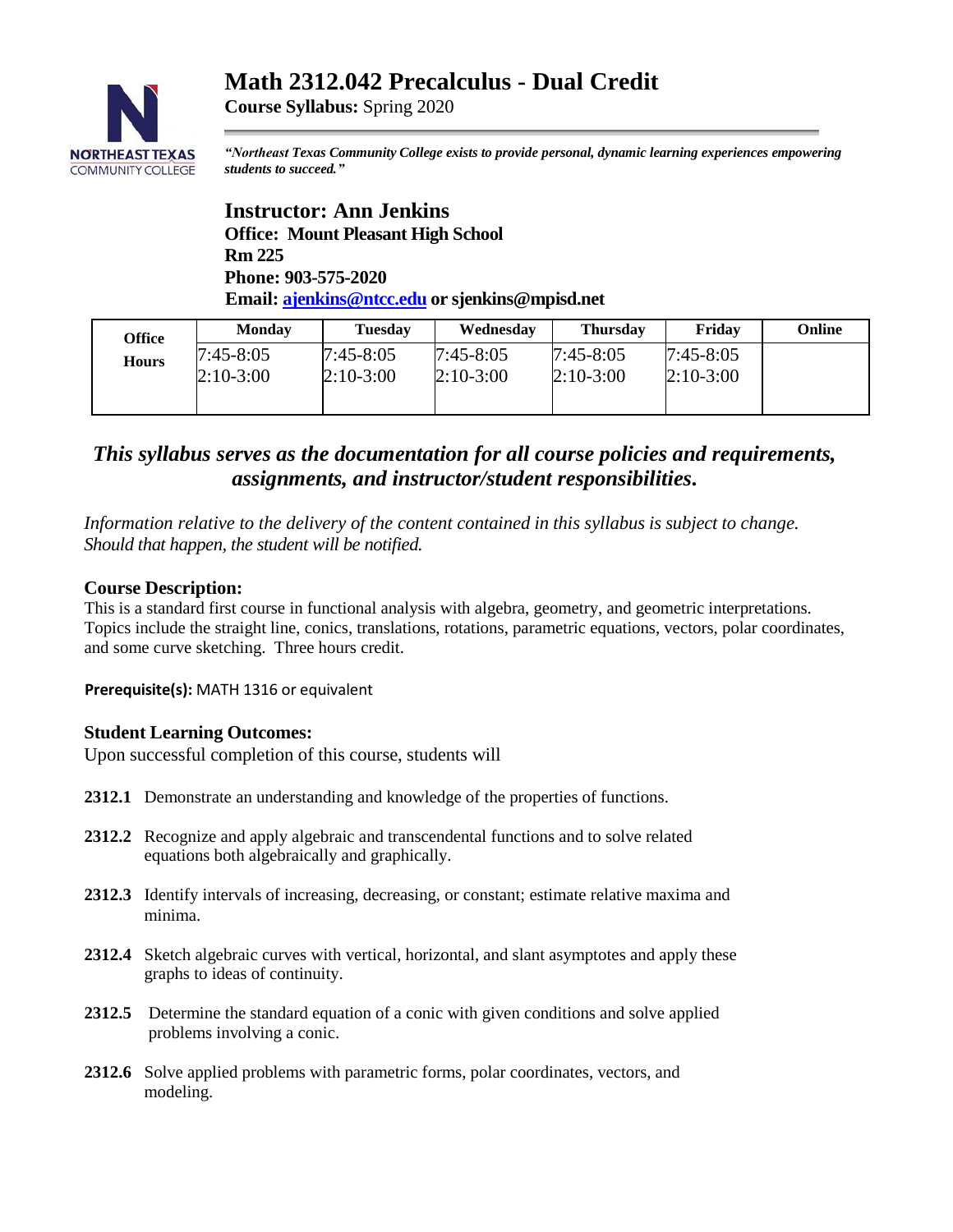## **Evaluation/Grading Policy:**

 Average of tests 60% Daily/Homework 20% Final Exam 20% "A" 90-100 "B" 80-89 "C" 70-79 "D" 60-69 "F" below 60 There will be no exemptions from the college final.

# **Required Instructional Materials:**

Sullivan/Sullivan, Precalculus Concepts through Functions – A Right Triangle Approach to Trigonometry, 3rd Edition, 2015

**Publisher:** Pearson, Boston, MA

**ISBN Number**: 13: 978-032193105-4

**Optional Instructional Materials:**  $N/A$ 

**Minimum Technology Requirements:** TI 84 Graphing Calculator

**Required Computer Literacy Skills**: N/A

#### **Course Structure and Overview:**

This is a 16-week embedded dual credit course designed for students who are concurrently enrolled in both a high school precalculus class and the college-level class. The course is managed with information and activities that are posted on the Blackboard Learning Management System. A typical class involves general participation by all students in discussions regarding mathematical principles and procedures being studied. Students are required to complete online homework in addition to in-class quizzes, projects, and exams. It is very important students keep up with course materials and assignments since this is a college-level course. Students are expected to complete all assignments by due dates.

#### **Communications:**

The college's official means of communication is via your campus email address. I will use your campus email address and Blackboard to communicate with you outside of class. Make sure you keep your campus email cleaned out and below the limit so you can receive important messages.

#### **Institutional/Course Policy:**

 No late work will be accepted without prior approval by the instructor. Students are always expected to be respectful toward classmates and professor! Review Student Conduct in the Student Handbook.

#### **NTCC Academic Honesty/Ethics Statement:**

NTCC upholds the highest standards of academic integrity. The college expects all students to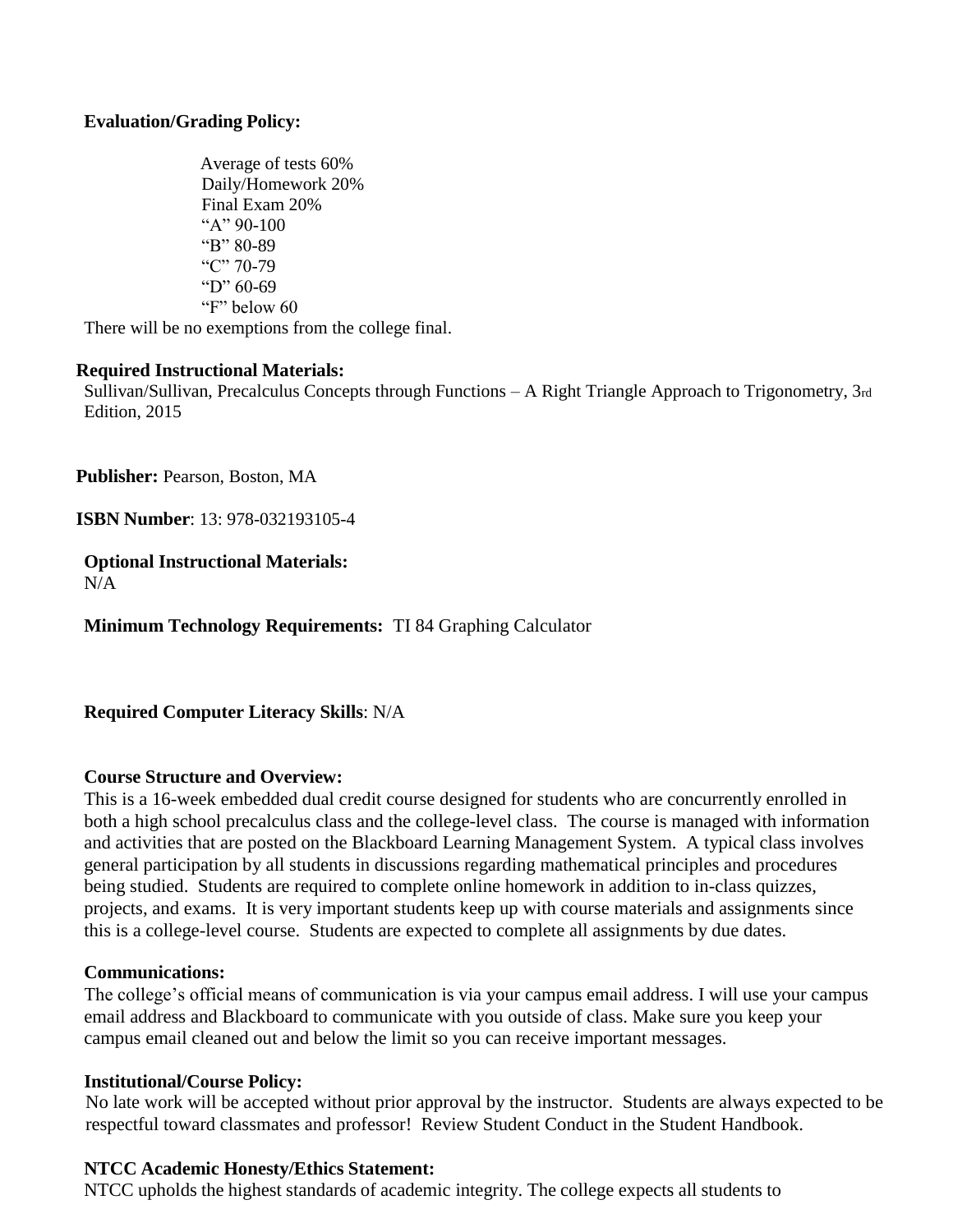engage in their academic pursuits in an honest manner that is beyond reproach using their intellect and resources designated as allowable by the course instructor. Students are responsible for addressing questions about allowable resources with the course instructor. Academic dishonesty such as cheating, plagiarism, and collusion is unacceptable and may result in disciplinary action. This course will follow the NTCC Academic Honesty and Academic Ethics policies stated in the Student Handbook. Refer to the student handbook for more information on these subjects.

#### **ADA Statement:**

It is the policy of NTCC to provide reasonable accommodations for qualified individuals who are students with disabilities. This College will adhere to all applicable federal, state, and local laws, regulations, and guidelines with respect to providing reasonable accommodations as required to afford equal educational opportunity. It is the student's responsibility to request accommodations. An appointment can be made with the Academic Advisor/Coordinator of Special Populations located in Student Services and can be reached at 903-434-8264. For more information and to obtain a copy of the Request for Accommodations, please refer to the special populations' page on the NTCC websit[e.](http://www.ntcc.edu/index.php?module=Pagesetter&func=viewpub&tid=111&pid=1) 

### **Family Educational Rights and Privacy Act (FERPA)**:

The Family Educational Rights and Privacy Act (FERPA) is a federal law that protects the privacy of student education records. The law applies to all schools that receive funds under an applicable program of the U.S. Department of Education. FERPA gives parents certain rights with respect to their children's educational records. These rights transfer to the student when he or she attends a school beyond the high school level. Students to whom the rights have transferred are considered "eligible students." In essence, a parent has no legal right to obtain information concerning the child's college records without the written consent of the student. In compliance with FERPA, information classified as "directory information" may be released to the general public without the written consent of the student unless the student makes a request in writing. Directory information is defined as: the student's name, permanent address and/or local address, telephone listing, dates of attendance, most recent previous education institution attended, other information including major, field of study, degrees, awards received, and participation in officially recognized activities/sports.

## **Tentative Course Timeline (\*note\* instructor reserves the right to make adjustments to this timeline at any point in the term):**

| <b>Weeks</b>                | <b>Topics</b>              | <b>Assignments</b>            | <b>Due Dates</b> |
|-----------------------------|----------------------------|-------------------------------|------------------|
|                             |                            |                               |                  |
|                             |                            |                               |                  |
| Week 1: $1/21/20 - 1/26/20$ | Functions                  | Problems as assigned in class | 1/26/20          |
|                             | $1.1 - 1.3$                |                               |                  |
| Week 2: $1/27/20 - 2/2/20$  | <b>Functions</b>           | Problems as assigned in class | 2/2/20           |
|                             | $1.4 - 1.7$                | Ch. 1 Test Review             |                  |
| Week 3: $2/3/20 - 2/9/20$   | Ch. 1 Functions Test       | Ch. 1 TEST                    | 2/16/20          |
|                             | <b>Linear Functions</b>    | Problems as assigned in class |                  |
|                             | $2.1 - 2.2$                |                               |                  |
| Week 4: $2/10/20 - 2/16/20$ | <b>Quadratic Functions</b> | Problems as assigned in class | 2/16/20          |
|                             | $2.3 - 2.6$                |                               |                  |
| Week 5: $2/18/20 - 2/23/20$ | <b>Quadratic Functions</b> | Problems as assigned in class | 2/23/20          |
| 2/17 School Holiday         | $2.7 - 2.8$                | Ch. 2 Test Review             |                  |
| Week 6: $2/24/20 - 3/1/20$  | Ch 2 Quadratics Test       | Ch 2 TEST                     | 3/1/20           |
|                             | Polynomial and Rational    | Problems as assigned in class |                  |
|                             | <b>Functions</b>           |                               |                  |
|                             | $3.1 - 3.2$                |                               |                  |

## Course Schedule: (Subject to Change)